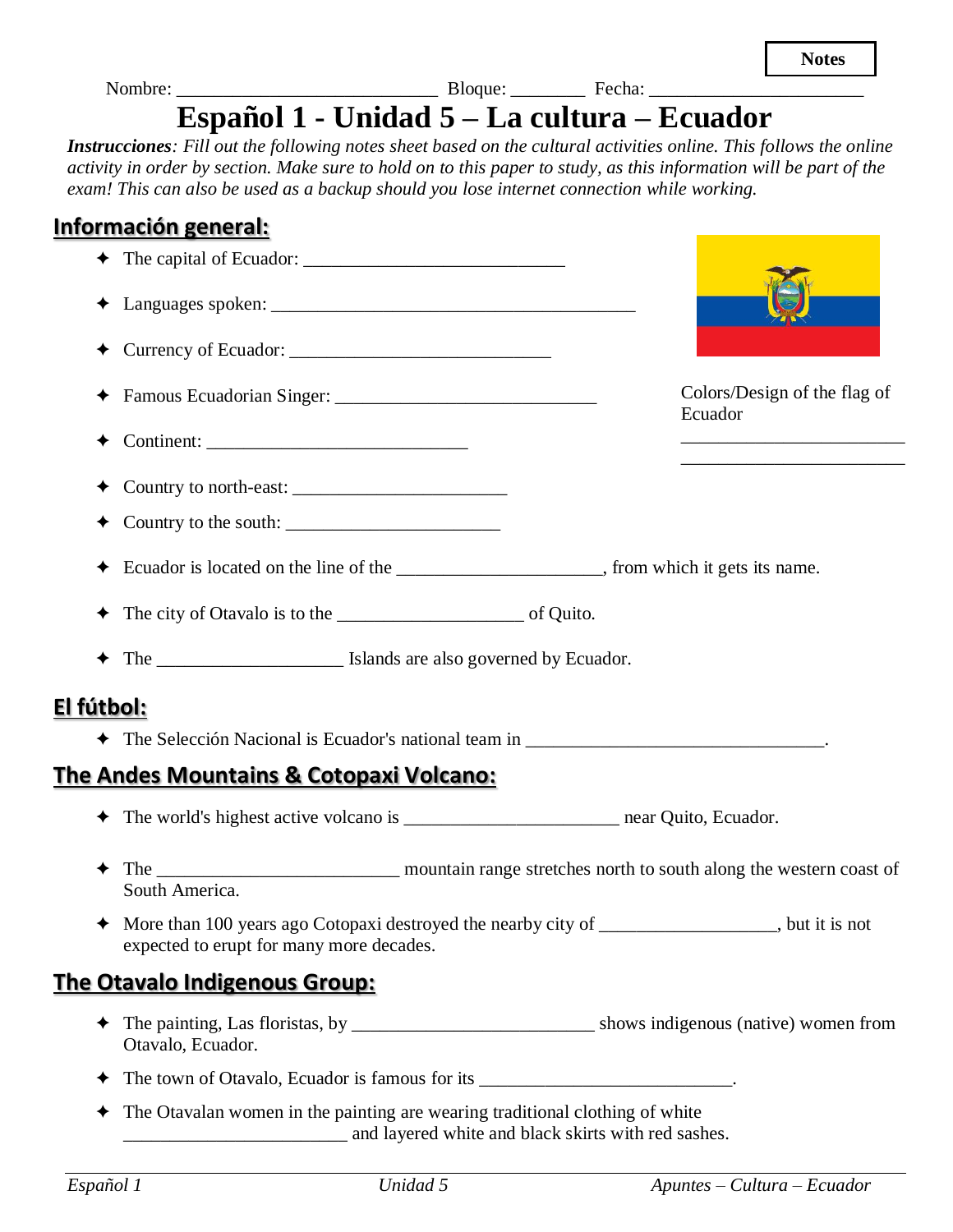✦ Camilo Egas, an Ecuadorian painter, has many paintings on display at

 $\Box$  in Ouito.

✦ Otavalo men have a traditional outfit of a blue poncho, white pants, a felt fedora, and a shimba which is  $a \text{ long }$  \_\_\_\_\_\_\_\_\_\_\_\_\_\_\_\_\_\_\_\_\_\_.

#### **Casas de Ecuador:**

- ✦ The Tigua artists are known for their colorful \_\_\_\_\_\_\_\_\_\_\_\_\_\_\_\_\_\_\_\_\_\_\_ created with chicken feather brushes on sheephide.
- ✦ The Tigua artists are from the Ecuadorian \_\_\_\_\_\_\_\_\_\_\_\_\_\_\_\_\_\_\_\_\_\_\_\_\_.
- ✦ Traditional houses in Quito, Ecuador have elements of traditional Spanish architecture. They often have a and red-tiled roof.

### **Geographic Sites & the Equator:**

- ✦ The equator devices the northern and southern \_\_\_\_\_\_\_\_\_\_\_\_\_\_\_\_\_\_\_\_\_\_\_\_\_\_\_.
- ✦ The monument, *La Mitad del Mundo* (The Middle of the World) in Ecuador, marks the location of

\_\_\_\_\_\_\_\_\_\_\_\_\_\_\_\_\_\_\_\_\_, where you can stand in both hemispheres.

✦ Ushuaia, in Tierra del Fuego, Argentina is known as *La ciudad del fin del mundo* (the city at the end of the

earth). It is the \_\_\_\_\_\_\_\_\_\_\_\_\_\_\_\_\_\_\_\_\_\_ city in the world.

#### **The Ruins of Ingapirca:**

✦ At Ingapirca, Ecuador, the \_\_\_\_\_\_\_\_\_\_\_\_\_\_\_\_\_\_\_\_ built El Templo del Sol which served as a fortress and place of worship.

### **Fiestas de Quito:**

- ✦ Quiteños (people from Quito) celebrate Fiestas de Quito on \_\_\_\_\_\_\_\_\_\_\_\_\_\_\_\_\_\_\_\_\_ honoring the anniversary of the founding of Quito, Ecuador in 1534.
- ✦ The week long celebrations of Fiestas de Quito include \_\_\_\_\_\_\_\_\_\_\_\_\_\_\_\_\_\_\_\_\_\_\_\_\_, concerts and dances.
- ✦ During Fiestas de Quito, musical tributes or \_\_\_\_\_\_\_\_\_\_\_\_\_\_\_\_\_\_\_\_ to the city of Quito.
- ✦ Other activities during the Fiestas de Quito include fireworks, beauty pageants (Reina de Quito), and building  $\Box$